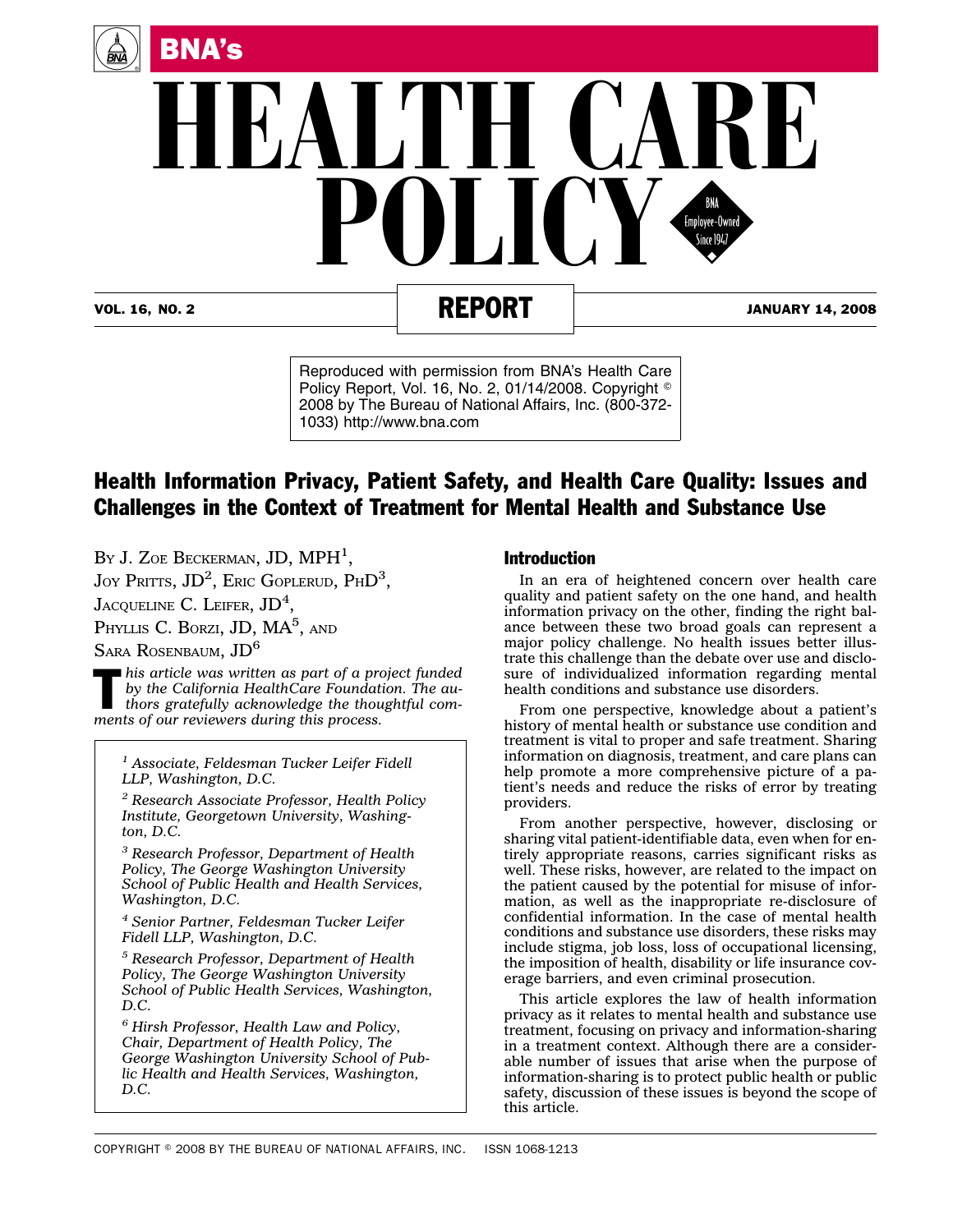Even within the realm of treatment, however, the longstanding legal challenge of finding the correct balance between privacy and disclosure has grown more complex, as information technology advances have begun to alter the practice landscape by enabling a far greater level of rapid information exchange regarding health conditions, treatments, and risks. Whether and how technology-enabled treatment should affect this current legal landscape is our focus here.

Following an overview of the social and legal traditions underlying health information privacy, this article examines the federal and state legal framework for information privacy relating to treatment for mental health conditions and substance use.

The article then homes in on the distinction between the general consent to treatment-related informationsharing standard that exists under the Health Insurance Portability and Accountability Act (''HIPAA'') Privacy Rule and the specific consent standard that applies under federal laws governing substance use treatment information, as well as the numerous state laws that similarly apply specific consent standards to mental illness treatment information. The article identifies some health care scenarios that help illustrate how this tension between general and specific consent plays out in real-world situations.

Finally, the article concludes with recommendations for reconciling HIPAA's general consent standard with the specific consent standard governing mental illness and substance use treatment.

## The Social and Legal Tradition of Protecting Health Information

Privacy is, according to Justice Brandeis, ''the right to be left alone."<sup>7</sup> It is a critical part of the core belief structure of Americans, and it is at the root of how we operate as individuals within society.8 Americans' concern for privacy protection dates back to the founding of our country, and privacy is a tenet of the common law, the very bedrock of the American legal system. Indeed, the Fourth Amendment to the U.S. Constitution guarantees ''the right of the people to be secure in their persons, houses, papers and effects, against unreasonable searches and seizures. . . "<sup>9</sup> The preamble to the federal privacy rule promulgated pursuant to the Health Insurance Portability and Accountability Act (The ''HIPAA Privacy Rule'' or ''Privacy Rule'') recognizes this core Constitutional right:

By referring to the need for security of ''persons'' as well as ''papers and effects'' the Fourth Amendment suggests enduring values in American law

that relate to privacy. The need for security of ''persons'' is consistent with obtaining patient consent before performing invasive medical procedures. The need for security in ''papers and effects'' underscores the importance of protecting information about the person, contained in sources such as personal diaries, medical records, or elsewhere.<sup>10</sup>

In sum, privacy matters deeply in American society and law, and no aspect of privacy is more important than the privacy of health information. In a recent national survey by the California HealthCare Foundation, 67 percent of consumers ages 18 and over expressed being ''somewhat'' or ''very'' concerned about the privacy of their personal medical records.<sup>11</sup> The statistics were somewhat higher for persons who were members of racial and ethnic minority groups (73 percent) and comparable for persons with chronic illness (67 percent).

Within the realm of privacy concerns, there has been a longstanding debate over whether certain types of health information records deserve greater legal protection than others. $12$  In the case of information related to sensitive topics, such as mental health conditions or family genetic traits, unauthorized disclosures can create enormous harms, including social stigma, employment discrimination, insurance discrimination, and other types of injuries. Accordingly, changing laws to allow data to move more readily in the health care system may elevate the likelihood that people will not seek care, especially preventive care.

Information related to an individual's history of, or treatment for, the use of alcohol and illegal or other addictive substances presents its own particular set of issues. Perhaps the most notable issue affecting patient safety and health care quality is that fear of unauthorized disclosures can create disincentives for an individual to seek necessary treatment because of serious concerns about possible criminal prosecution and employment-related discrimination if health plan<br>claims information is obtained by the employer.<sup>13</sup> Current and untreated substance use can also, in certain cases, result in the forfeiture of some legal protections, such as protection under the Americans with Disabilities Act or the right to receive disability benefits. Thus

<sup>7</sup> *Olmstead v. U.S.*, 277 U.S. 438, 478 (1928); *see also* Warren, S., and Brandeis, L. ''The Right to Privacy,'' *Harvard Law*

<sup>&</sup>lt;sup>8</sup> Consider, for example, growing concerns about identity fraud and the ease with which strangers can access another's personal data, either from on-line sources or from the age-old method of sifting through discarded personal effects. *See e.g.*, a 2006 survey conducted for the Markle Foundation that demonstrated that 80 percent of respondents were concerned about identity theft, available at [http://www.markle.org/](http://www.markle.org/downloadable_assets/research_doc_120706.pdf) downloadable assets/research doc 120706.pdf, accessed on 6/6/07; *see also* the cases and examples listed on the Privacy Rights Clearinghouse hotline, available at [http://](http://www.privacyrights.org/cases/victim.htm) [www.privacyrights.org/cases/victim.htm,](http://www.privacyrights.org/cases/victim.htm) accessed on 6/6/07.<br><sup>9</sup> U.S. Const. amend. IV.

<sup>&</sup>lt;sup>10</sup> Standards for Privacy of Individually Identifiable Health Information, Final Rule, 65 Fed. Reg. 82,462, 82,464 (Dec. 28, 2000); *see also* Standards for Privacy of Individually Identifiable Health Information, Proposed Rule, 64 Fed. Reg. 59,918, 60,008 (Nov. 3, 1999). <sup>11</sup> California HealthCare Foundation, National Consumer

Health Privacy Survey 2005 (available at [http://www.chcf.org/](http://www.chcf.org/topics/view.cfm?itemID=115694) [topics/view.cfm?itemID=115694;](http://www.chcf.org/topics/view.cfm?itemID=115694) accessed on 6/6/07). <sup>12</sup> *See e.g*., Standards for Privacy of Individually Identifi-

able Health Information, Final Rule, 65 Fed. Reg. 82,462, 82,471 (Dec. 28, 2000) in which the preamble discusses the

 $13$  As the Drug Abuse Office and Treatment Act indicates, Congress passed legislation requiring the confidentiality of information related to substance and alcohol abuse treatment in order to encourage people to seek treatment without fear of prosecution. *See* H.R. Conf. Rep. No. 92-775, at 28 (1972), reprinted in 1972 U.S.C.C.A.N. 2045, 2072 (explaining the confidentiality provisions in the predecessor to Section 290dd-2 were necessary because "[w]ithout that assurance, fear of public disclosure of drug abuse or of records that will attach for life will discourage thousands from seeking the treatment they must have if this tragic national problem is to be overcome.'').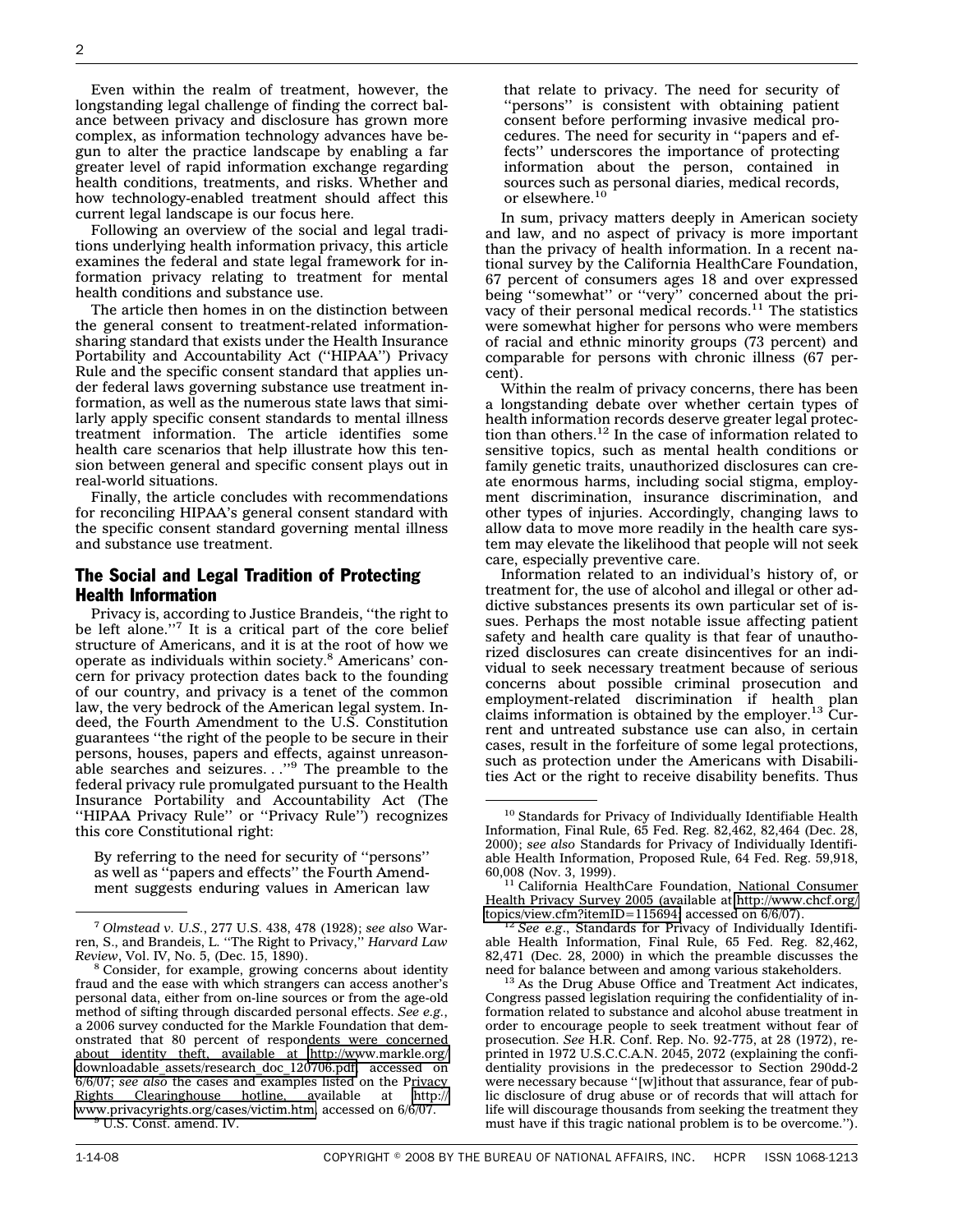individuals avoid obtaining necessary care because they are terrified that there are not sufficient legal protections or practical steps that can be taken to assure that unauthorized disclosure, even if illegal, can be sufficiently remedied.

In response to this heightened concern over the consequences flowing from the unauthorized disclosure of highly sensitive information, some interest groups and individuals argue that some types of sensitive information should receive more stringent legal protections at the front end, since appropriate remedies at the back end after the illegal disclosure has been made are hard to fashion because the societal harm to the individual or the individual's reputation has already occurred and cannot be erased.<sup>14</sup>

Accordingly, many state and some federal laws do afford a higher degree of protection for these specialized categories of personal health information than is generally accorded to other types of personal health information.15 In general, these laws require the individual's written consent, or permission, prior to any disclosure of certain sensitive information. Of course, laws requiring prior written permission for disclosure still raise numerous additional legal and practical issues, such as the degree of specificity with which such written permission must be drafted, the type and quality of information that should be used in obtaining a patient's consent to treatment and to the disclosure of health information to other treating providers, how long a patient's written permission should be considered effective before it must be re-executed, and whether electronic signatures, or ''e-signatures,'' will suffice. Not surprisingly, existing laws vary on some of these points.

## Federal Privacy Law and the Special Status Accorded Mental Health and Substance Use Information

## 1. The Health Insurance Portability and Accountability Act and the Privacy Rule

Against this existing legal framework, the HIPAA was enacted. The statute and its Privacy Rule coincided with—and indeed were bound up in—the advent of the era of health information technology (HIT) growth, which many observers consider to be a potentially transformational event in health care practice and qual-

ity.16 The potential of HIT has been evident for a considerable length of time. In recent years the Bush Administration has made adoption of health information technology and national conversion from a paper medical records system to an electronic medical records system a national health policy priority through Executive Orders and legal reforms aimed at spurring adoption (such as incentivizing adoption through physician compensation).<sup>17</sup> The Administration's focus on information technology reflects its often stated belief that technology has the potential to improve quality and patient safety while lowering costs. This belief has been given added support by reports by the Institute of Medicine on health care quality, which also advocated the use of increased health information technology as a matter of patient safety.18

HIPAA was intended to establish a legal framework for individually identifiable health information that reconciles the need for broad information exchange with the need for individual privacy. Provider custom, practice and discretion over many types of disclosures, bolstered by key safeguards, lie at the heart of the HIPAA regulatory framework. HIPAA creates a federal ''floor'' of privacy protections<sup>19</sup> while preserving "more stringent" state laws.<sup>20</sup> Additionally, HIPAA does not displace other federal laws, so separate and more protective federal privacy standards must be considered in tandem with HIPAA. It is clear that the potential for conflicts to arise between HIPAA's standard for recon-

tronic health records. <sup>18</sup> *See* Institute of Medicine, *Crossing the Quality Chasm: A New Health System for the 21st Century*, Chapter 7 ''Using Information Technology'' (2001) and Institute of Medicine, *Improving the Quality of Health Care for Mental Health and Substance Use Conditions,* Quality Chasm Series, Chapters 5 & 6

 $19$  Standards for Privacy of Individually Identifiable Health Information, Final Rule, 65 Fed. Reg. 82,462 (Dec. 28, 2000) as

<sup>14</sup> *See e.g*., Testimony of Kathleen Zeitz, Nebraska Lead Coordinator, National Breast Cancer Coalition, before the Senate Health, Education, Labor, and Pensions Committee (July 21, 2001) regarding the need for specific federal legislation barring misuse of genetic information. Available at [http://](http://www.natlbcc.org/bin/index.asp?strid=475&depid=3) [www.natlbcc.org/bin/index.asp?strid=475&depid=3,](http://www.natlbcc.org/bin/index.asp?strid=475&depid=3) accessed on 6/7/07. In fact, legislation specifically aimed at prohibiting employers and health insurers from discriminating based on genetic information has been introduced during the last few sessions of Congress. *See e.g*., Genetic Information Nondiscrimination Act, H.R. 493, 110th Cong. (2007) and Genetic In-

<sup>&</sup>lt;sup>15</sup> For information on specific state law protections, see Pritts, J., et al*., The State of Health Privacy,* published by the Georgetown University Health Policy Institute, [http://](http://www.healthprivacy.org/info-url_nocat2304/info-url_nocat.htm) [www.healthprivacy.org/info-url\\_nocat2304/info-url\\_nocat.htm,](http://www.healthprivacy.org/info-url_nocat2304/info-url_nocat.htm) [http://ihcrp.georgetown.edu/privacy/pdfs/statereport1.pdf,](http://ihcrp.georgetown.edu/privacy/pdfs/statereport1.pdf) and [http://ihcrp.georgetown.edu/privacy/pdfs/statereport2.pdf,](http://ihcrp.georgetown.edu/privacy/pdfs/statereport2.pdf) accessed on 6/1/07.

<sup>&</sup>lt;sup>16</sup> Blumenthal, David, and Glaser, John, Information Technology Comes to Medicine, *NEJM* 356:24 2527-2534 (June 14,

<sup>2007) 2527.</sup> <sup>17</sup> *See* <http://www.whitehouse.gov.news.releases/2004/04/> 20040427-4.html (accessed on 7/3/04). *See also* The Federal Physician Self-Referral Law (the Stark Law), 42 U.S.C. § 1395nn and regulations, 69 Fed. Reg. 10,053 (March 26, 2004). *See also* [http://www.hhs.gov/news/press/2007pres/10/](http://www.hhs.gov/news/press/2007pres/10/pr20071030a.html) [pr20071030a.html](http://www.hhs.gov/news/press/2007pres/10/pr20071030a.html) (accessed on 11/3/07) relating to a Medicare demonstration effort to reward physicians for the use of elec-

<sup>&</sup>lt;sup>20</sup> Health Insurance Portability and Accountability Act of 1996, P.L. 104-191, Sec. 264(c)(2) (Aug. 21, 1996). ''More stringent'' was not defined in the Act, but in the implementing regulations ''more stringent'' is defined as ''in the context of a comparison of a provision of State law and a standard [from the HIPAA regulations], a State law that meets one or more of the following criteria: (1) with respect to a use or disclosure, the law prohibits or restricts a use or disclosure in circumstances under which such use or disclosure otherwise would be permitted [under the HIPAA regulations], except if the disclosure is [required by the Secretary of HHS to determine compliance with the HIPAA regulations] or to the individual who is the subject of the individually identifiable health information;. . . (4) With respect to the form, substance, or the need for express legal permission from an individual, who is the subject of the individually identifiable health information, for use or disclosure of individually identifiable health information, provides requirements that narrow the scope or duration, increase the privacy protections afforded. . ., or reduce the coercive effect of the circumstances surrounding the express legal permission, as applicable.'' 45 C.F.R. § 160.202.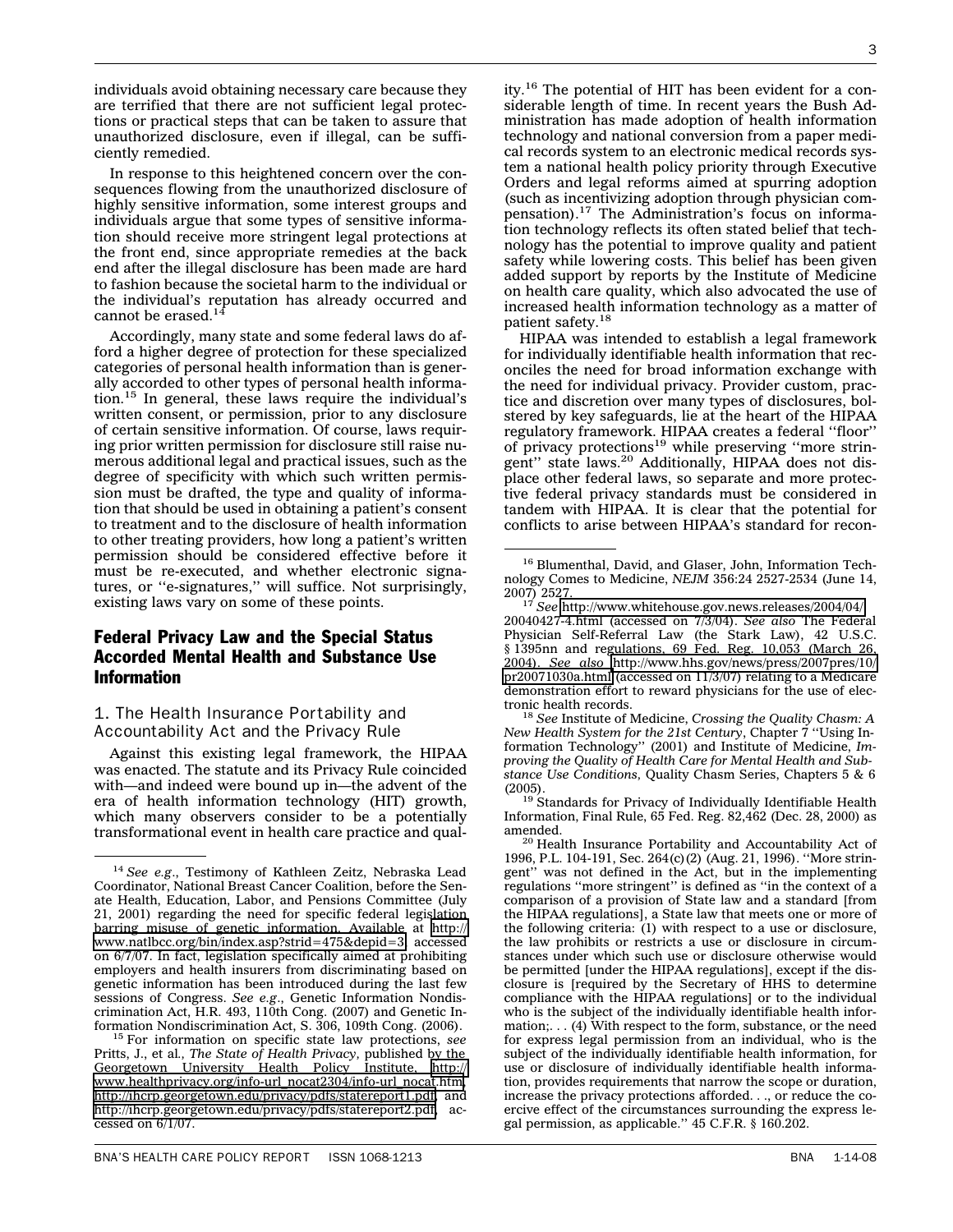ciliation of the tension between the need to further transparency and privacy objectives and the goals of other more protective privacy standards was recognized early in the policy process.<sup>21</sup>

The Privacy Rule applies to ''covered health care entities,'' which consist of health plans, health care clearinghouses, or health care providers who transmit any health information in electronic form for certain administrative purposes. $^{22}$  The Privacy Rule affords protections to individually identifiable health information held by those entities, called ''protected health information'' or ''PHI.'' With very limited exceptions, the Privacy Rule does not distinguish between types of data that are PHI.<sup>23</sup> As noted above, the Rule does, however, recognize that some existing federal and state privacy and confidentiality laws accord greater protection for certain types of health information and leaves these laws undisturbed.

In general, the Privacy Rule permits a covered entity to use and disclose protected health information for certain core purposes, including treatment, payment and health care operations, without an individual's written permission. However, the Rule also recognizes professional tradition and ethical obligation by *permitting* covered entities to obtain written permission to use and disclose health information for these core purposes (this type of permission is called ''consent'' under the Rule<sup>24</sup>) as part of their privacy policies. In so doing, the Privacy Rule establishes a ''general consent'' standard where disclosure for patient treatment is concerned. In other words, a treating health professional can share patient information with another treating professional or provider without getting specific written consent. In addition, the Rule eschews specific format or content requirements for consent when it is utilized.

For most purposes, including payment and health care operations, the Rule uses a ''minimum necessary'' standard to measure disclosure of protected information. This limits covered entities' uses, disclosures, and requests from other covered entities of protected health information to the minimum amount necessary to ac-

complish the intended purpose of the use or disclosure.<sup>25</sup> However, the "minimum necessary" rule does not apply to requests for or disclosures of protected health information for treatment purposes.<sup>26</sup> In other words, HIPAA allows that for treatment purposes, providers can share any PHI in the patient's medical record.

No written authorization is needed when protected health information is being provided to the individual who is the subject of the information.<sup>27</sup> In fact, disclosure to the individual himself or herself is one of only two *required* disclosures (the other one is to the Secretary for purposes of auditing the covered entity for compliance). Similarly, if the individual is present and has an opportunity to either agree or object in the case of disclosures to family members or others involved in the care of the individual, no written authorization is needed.28

Moreover, the HIPAA privacy rule allows covered entities substantial flexibility to maintain their own framework for use or disclosure of PHI by establishing a series of categories for *permissive* disclosures. This structure facilitates the ability of health care professionals to continue many of their existing privacy practices, thus allowing them to develop their own approach to health information privacy in key care areas as long as their policies and practices are explained in writing to their patients in advance. Covered entities may also, if they elect to do so, use and disclose protected health information without an individual's written permission for certain other national priority purposes.

A few of these permissive disclosure categories are worth mentioning briefly here. For instance, covered entities may use and disclose protected health information without an individual's written permission for a variety of national priority purposes including health care oversight, public health, research, law enforcement, and when disclosure is required by other law.29

Outside of treatment, payment, and health care operations, or the permissive exceptions noted above, the Rule requires that entities obtain written permission (called "authorization") from patients prior to the use or disclosure of  $PHI<sup>30</sup>$  These authorizations must meet specific content and format requirements. In addition, psychotherapy notes are covered by a special authorization rule, $31$  even though such notes arguably relate to

<sup>&</sup>lt;sup>21</sup> Confidentiality of Individually-Identifiable Health Information: Recommendations of the Secretary of Health and Human Services, pursuant to section 264 of the Health Insurance Portability and Accountability Act of 1996, submitted to the Senate's Committee on Labor and Human Resources and the Committee on Finance, and the House of Representatives' Committee on Commerce and the Committee on Ways and Means, Section J, (Sept. 11, 1997), available at: [http://](http://www.epic.org/privacy/medical/hhs_recommendations_1997.html) [www.epic.org/privacy/medical/hhs\\_recommendations\\_](http://www.epic.org/privacy/medical/hhs_recommendations_1997.html)<br>1997.html, accessed on 5/22/07.

 $^{22}$  § § 45 C.F.R. 160.102(a), 164.500.<br><sup>23</sup> Standards for Privacy of Individually Identifiable Health Information at 82,621, in which the preamble discusses the choice not to single out various types of protected health information in the text. The Privacy Rule does afford a higher degree of protection for psychotherapy notes (*see* note 31) generally requiring the individual's written authorization to dis-<br>close these notes for most purposes. See  $45$  C.F.R.  $\S$  164.501.

<sup>&</sup>lt;sup>24</sup> When a covered entity opts to obtain the patient's permission to use or disclose PHI for the core functions of treatment, payment, or health care operations, this permission is called ''consent.'' This is in contrast to the process for obtaining the patient's permission to disclose PHI to a third party for other purposes—this type of permission is called ''authorization'' and the conditions under which an authorization is valid under the Rule are described in 45 C.F.R. § 164.508(c) and discussed later in the article.

<sup>&</sup>lt;sup>25</sup> 45 C.F.R. §§ 164.502(b), 164.508.<br><sup>26</sup> The Privacy Rule does however impose the minimum necessary requirement on *internal* uses of protected health information, generally requiring a covered entity to identify the individuals within their organization who need access to such information to perform their duties and to limit their access to the type and amount of information needed. *See* 45 C.F.R.

 $$164.514(d)(2).$ <br><sup>27</sup> 45 C.F.R.  $$164.502(a)(2)(i).$ 

 $28$  45 C.F.R. § 164.510, this also includes facility directories, for notification purposes, in limited situations when the individual is not present, and for disaster relief purposes. <sup>29</sup> *See* 45 C.F.R. § 164.512. <sup>30</sup> Interested readers can obtain from the authors a compre-

hensive chart summarizing HIPAA's rules regarding mandatory and permissive disclosures, when authorizations are necessary, and what penalties attach for unauthorized disclosures.

<sup>&</sup>lt;sup>31 "</sup>Psychotherapy notes" are "notes recorded (in any medium) by a health care provider who is a mental health professional documenting or analyzing the contents of conversation during a private counseling session or a group, joint, or family counseling session and that are separated from the rest of the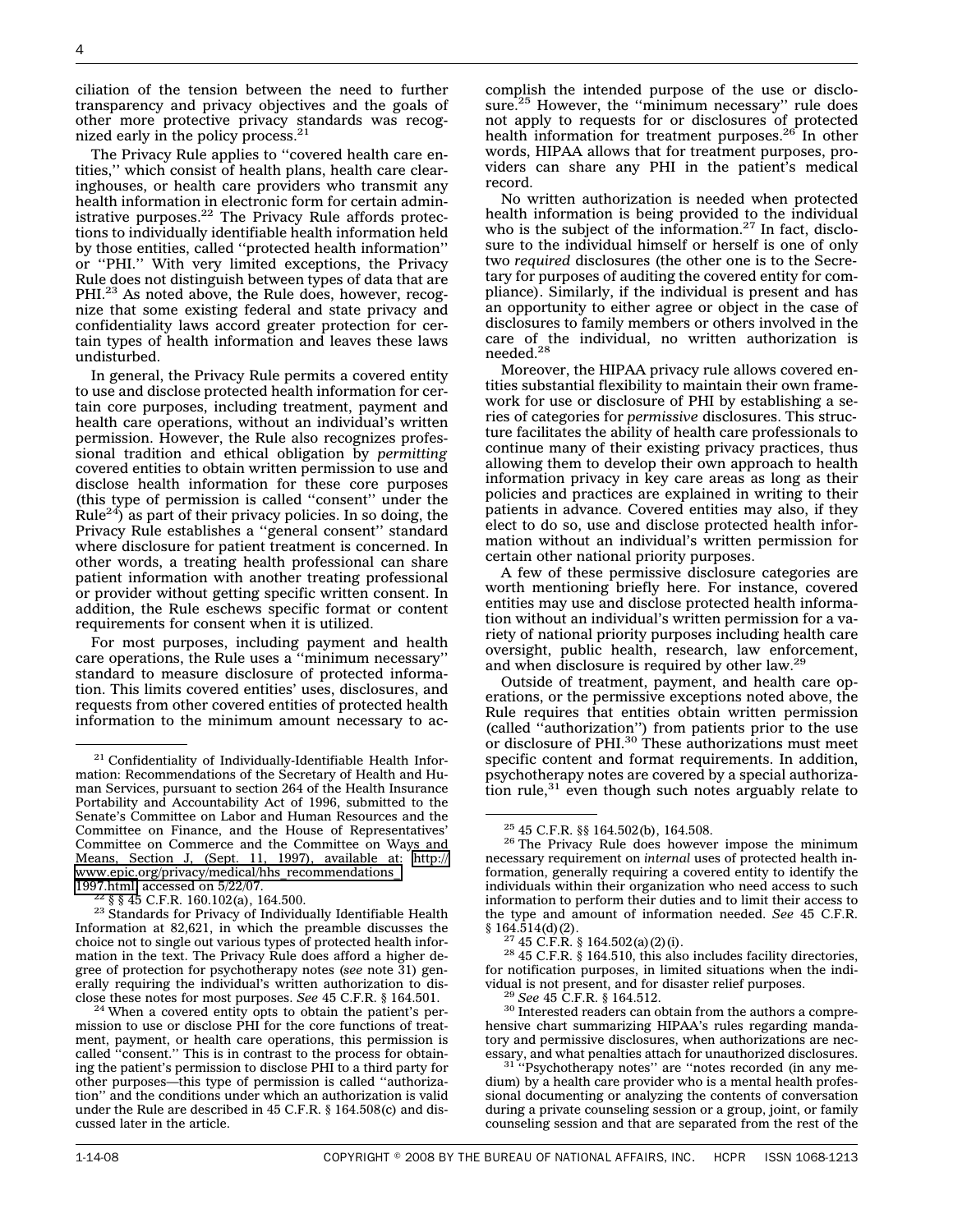treatment, payment, and health care operations, and should therefore be covered by the general consent and disclosure rule. This is the single instance in which HIPAA accords information greater protection than other forms of PHI in deference to longstanding legal and policy concerns and professional custom.

Under HIPAA, authorizations must be written in plain language and contain:

- a specific and meaningful description of the information to be disclosed or used;
- $\blacksquare$  the name or specific identification of the person(s) authorized to disclose the information;
- $\blacksquare$  the name or specific identification of the person(s) to whom the information can be disclosed;
- a description of each purpose of the requested use or disclosure;
- **s** expiration date or event;
- $\blacksquare$  the signature of the individual and date; and
- a few required statements to place the individual on notice of his/her rights, including the right to revoke consent.<sup>3</sup>

In the case of routine disclosures of protected health information to a third party who performs business functions for a covered entity, a covered entity must enter into an agreement with the "business associate."<sup>33</sup> Such agreements must include assurances that the business associate will appropriately safeguard protected health information.<sup>34</sup>

HIPAA establishes a regulatory framework, enforced through the U.S. Department of Health and Human Service's Office for Civil Rights (''OCR''), which has the power to ensure compliance, investigate reported violations, and impose civil monetary penalties of not more than \$100 per violation, which may not exceed \$25,000<br>per year.<sup>35</sup> Since 2003, approximately 32,000 com-

plaints have been filed with HHS OCR; of these about 8,000 were investigated, and about 5,400 (or 67 percent) of those investigated achieved corrective action.<sup>36</sup> No civil fines have been assessed to date.

IPAA does not create a federal private right of action that would permit private persons to sue covered entities to halt disclosures or to recover damages for injuries arising from disclosures. Yet, HIPAA is viewed by experts as establishing a standard against which health professionals' conduct might be measured in considering liability under other federal and state laws that do permit private enforcement actions.

In sum, HIPAA creates a general consent protocol in the context of treatment, payment, and health care operations. Providers can use a specific consent standard at their option. The Privacy Rule also sets forth disclosure procedures and standards governing other circumstances. At the same time, the Rule leaves undisturbed more stringent state laws, as well as other federal laws that may accord greater deference to personal health information privacy. Finally, the Rule's own terms reflect the special status of mental health treatment and include separate specific authorization provisions governing the disclosure of psychotherapy notes.

Thus, HIPAA is widely viewed as establishing a national code of general conduct for covered health professionals where personal health information is concerned. HIPAA leaves much discretion to health professionals themselves in fashioning this code of conduct, while at the same time, holding them accountable for certain disclosures that require patient authorization.

#### *HIPAA's Relationship to State Law*

The Privacy Rule essentially establishes a ''roadmap'' for reconciling the diversity between HIPAA's legal standard and state law, $37$  which can be summarized as follows:

*First,* HIPAA generally preempts state laws that are "contrary to" it.<sup>38</sup> A state law is contrary to the HIPAA Privacy Rule when it would be impossible to comply with both the state and federal requirements or when the provisions of the state law would be an obstacle to the accomplishment and execution of the HIPAA Privacy Rule.<sup>39</sup> Because HIPAA expressly permits covered entities to make disclosures ''as required'' by other laws,<sup>40</sup> state laws that require disclosures (even when HIPAA would make them optional) are not in conflict with the federal law. Thus, under HIPAA, covered entities are permitted to comply with state mandatory disclosure laws that otherwise would appear to be preempted by federal privacy standards.

*Second,* HIPAA also specifies that its standards do not supersede a contrary provision of state law, if the provision of state law imposes requirements, standards, or implementation specifications that are ''more strin-

individual's medical record. The term ''psychotherapy notes'' excludes data relating to medication prescription and monitoring, counseling session start and stop times, the modalities and frequencies of treatment furnished, results of clinical tests, and any summary of the following items: diagnosis, functional status, the treatment plan, symptoms, prognosis, and progress to date.'' 45 C.F.R. § 164.501. According to the Legal Action Center, there has been no definitive opinion from the Department of Health and Human Services as to whether psychotherapy notes include drug and alcohol counseling notes, or what it means to keep a record separate from the rest of the record. *See* Legal Action Center, *Confidentiality and Communication: A Guide to the Federal Drug and Alcohol Confidentiality Law*

*and HIPAA*, Sixth Edition, at 84 (2006). <sup>32</sup> *See* 45 C.F.R § 164.508(c). <sup>33</sup> A business associate is a person or organization who, on behalf of the covered entity, but ''other than in the capacity of a member of the workforce of such covered entity or arrangement" performs "a function or activity involving the use or disclosure of individually identifiable health information, including claims processing or administration, data analysis, processing or administration, utilization review, quality assurance, billing, benefit management, practice management and repricing. . .'' or ''legal, actuarial, accounting, consulting, data aggregation, management, administrative, accreditation, or financial services to or for such covered entity.'' 45 C.F.R.  $$160.103.$ <br> $$^{34}$  45 C.F.R.  $$164.502(e).$ 

 $35$  42 U.S.C. § 1320d-5. Penalties are more severe for wrongful disclosure, including fines of not more than \$50,000, imprisonment, or both.

 $36$  [http://www.hhs.gov/ocr/privacy/enforcement/](http://www.hhs.gov/ocr/privacy/enforcement/numbersglance.html)<br>numbersglance.html, accessed on 12/20/07.

<sup>&</sup>lt;sup>37</sup> See Rosenbaum, S., Borzi, P., Burke, T., and Nath, S., ''Does HIPAA Preemption Pose a Legal Barrier to Health Information Transparency and Interoperability?'' in Bureau of National Affairs' Health Care Policy Report, Vol. 15, No. 11

 $38$  A law that is "preempted" by another means that it is superseded. <sup>39</sup> *See* 45 C.F.R. § 160.202. <sup>40</sup> *See* 45 C.F.R. 164.512(a).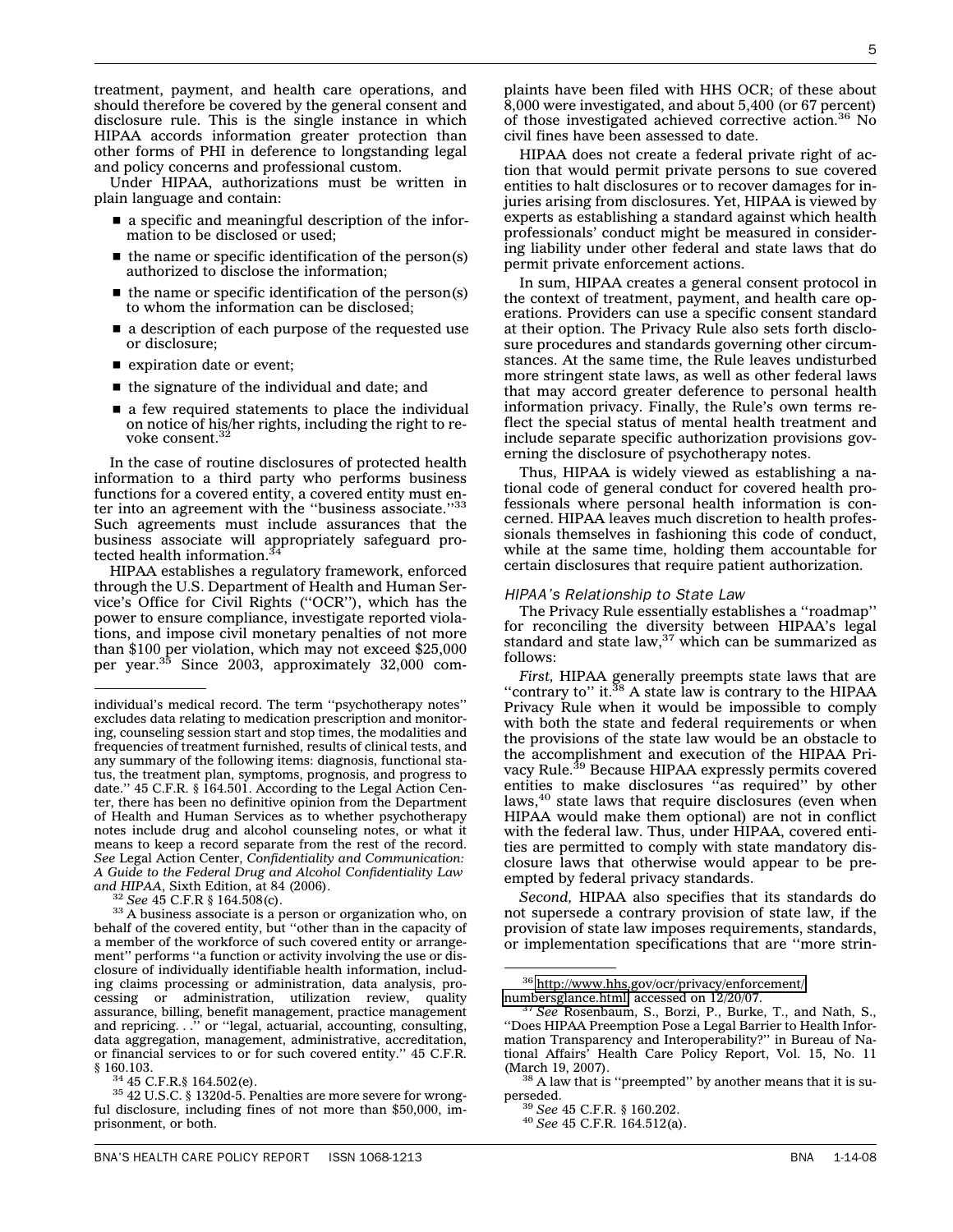gent than" HIPAA's own standards.<sup>41</sup> As previously noted, HIPAA sets a ''floor'' for conduct where privacy is concerned. State laws that accord greater privacy protections—those that either provide individuals greater access to their own records or contain more restrictive use and disclosure requirements—are considered ''more stringent than'' HIPAA.

*Third,* HIPAA does not preempt state laws that provide for the reporting of various types of information, including but not limited to, disease, injury, child abuse, public health surveillance, investigation, or intervention, because disclosure of this type of information, even if it is PHI, is permitted by HIPAA.<sup>42</sup>

*Fourth,* HIPAA does not interfere with provisions of State law that require a health plan to report or to provide access to, information for management or financial audits and certain other limited purposes.<sup>43</sup>

A recent review of nearly 500 judicial opinions interpreting the HIPAA privacy rule shows the great range of questions that can arise under this roadmap outlining the relationship between HIPAA and state laws.<sup>44</sup> The

<sup>41</sup> P.L. 104-191 § 264(c)(2). <sup>42</sup> *See* 42 U.S.C. § 1130d-7(b); 45 C.F.R. § 160.203(c). <sup>43</sup> *See* 42 U.S.C. § 1130d-7(c); 45 C.F.R. § 160.203(d). <sup>44</sup> *See* note 37, *supra*.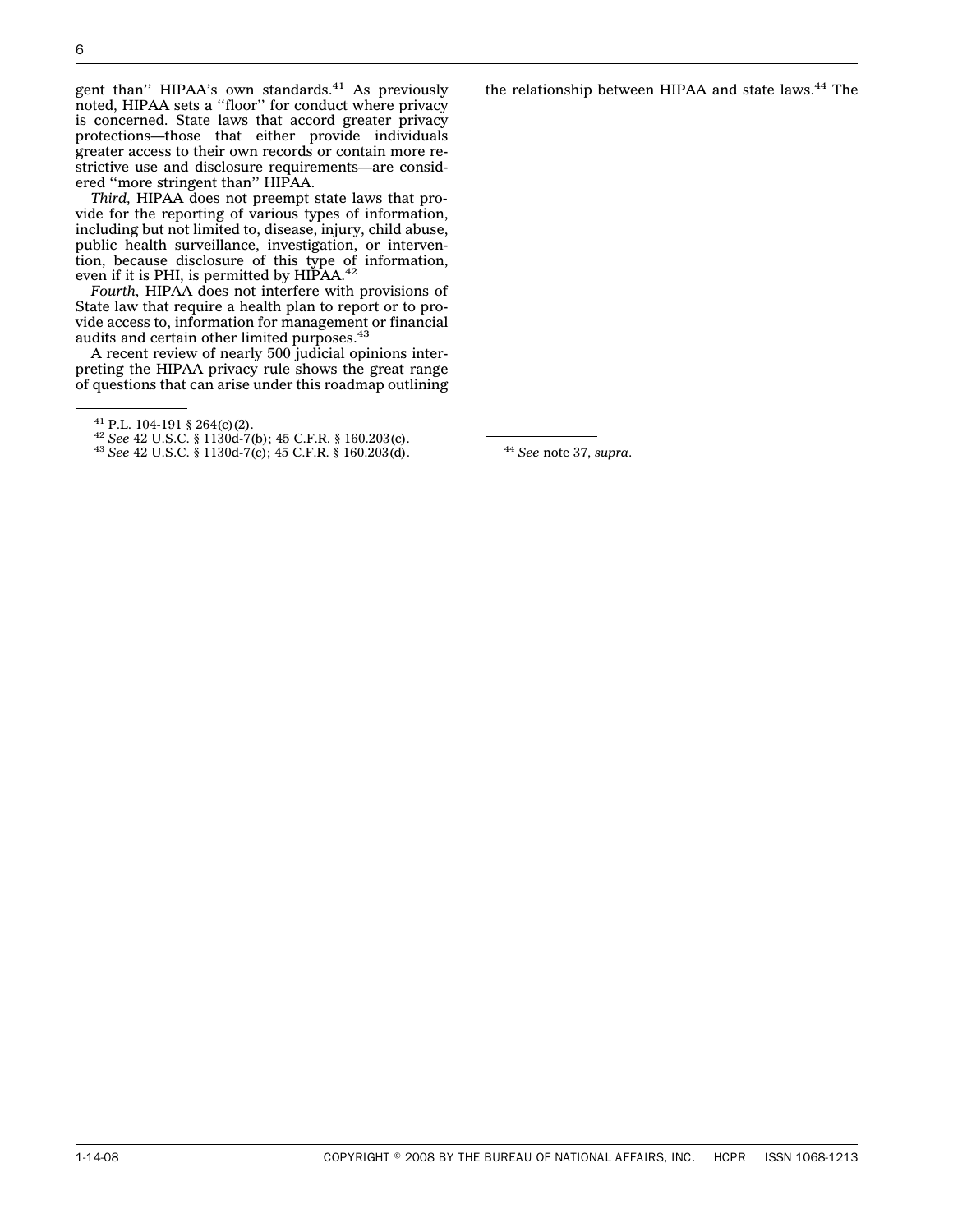cases considered illustrate the extent to which provider discretion guides the question of whether to comply with certain state disclosure laws. Some of the cases focus on the disclosure of patient health information related to mental illness and substance use, although none of the cases relate to provider-to-provider exchange of health information for treatment reasons.

2. Special Federal Privacy Laws Applicable to Substance Use Treatment and Mental Health

In addition to HIPAA, several federal laws pertain directly to the disclosure of mental illness and substance use information. These laws are set forth in Figure 1 and are discussed in greater detail below.

# *Figure 1: Comparison of Key Federal Laws' Consent Requirements for Disclosures of Individually Identifiable Information*

| <b>Name of Privacy Law</b><br>or Regulation                                                                                                                             | <b>HIPAA Privacy Rule</b>                                                             | 42 C.F.R. Part 2<br>(Alcohol and Drug Use)<br>Provisions of the Federal<br>Confidentiality of Alcohol<br>and Drug Abuse Patient<br>Records law) | <b>FERPA</b>                                                                                 | Medicaid                                                                                                                                                                                                                                                                                                   |
|-------------------------------------------------------------------------------------------------------------------------------------------------------------------------|---------------------------------------------------------------------------------------|-------------------------------------------------------------------------------------------------------------------------------------------------|----------------------------------------------------------------------------------------------|------------------------------------------------------------------------------------------------------------------------------------------------------------------------------------------------------------------------------------------------------------------------------------------------------------|
| <b>Type of Patient Au-</b><br>thorization or Con-<br>sent Required for Use<br>or Disclosure for<br><b>Treatment, Payment</b><br>or Health Care Opera-<br>tions Purposes | No consent needed for<br>treatment, payment, or<br>health care operations<br>purposes | Specific consent needed<br>for disclosures, (includ-<br>ing for treatment, pay-<br>ment, health care opera-<br>tions purposes)                  | Specific consent<br>needed for disclosures<br>of educational records<br>for medical purposes | Unclear (no specific<br>federal ruling or official<br>interpretation in wake<br>of HIPAA; appears to be<br>widely understood as<br>relying on a more tradi-<br>tional approach of re-<br>quiring specific consent<br>to disclose rather than<br>using the general con-<br>sent standard found in<br>HIPAA) |

#### *a. Federal Confidentiality of Alcohol and Drug Abuse Patient Records*

Since the early 1970s, patient records for alcohol and drug use treatment have been entitled to special provider/patient confidentiality protections as a matter of federal law.<sup>45</sup> These laws have important implications for the electronic exchange of health information data. The Federal Confidentiality of Alcohol and Drug Abuse Patient Records law, reflecting Congressional concern about the stigmatizing and legal implications<br>of seeking alcohol and drug treatment,<sup>46</sup> creates a virtual shield against the disclosure of personal health information related to alcohol and substance-related conditions and treatment. Its implementing regulations<sup>47</sup> have become such a staple of the legal landscape that they are known simply as ''Part 2'' of the broader body of federal substance use regulations of which they are a part.48

With certain conditions and exceptions, Part 2 strictly prohibits the disclosure and use of drug and alcohol use records maintained in connection with the performance of any federally assisted alcohol and drug use program.49 Disclosure in this instance means ''a communi-

 $^{49}$  42 C.F.R. § 2.3(a). Note that federal assistance is defined very broadly, and includes being (1) conducted in whole or in part by any U.S. department or agency; (2) licensed, certified, registered or otherwise authorized by any U.S. department or agency (including being certified with provider status under the Medicare program or being authorized to conduct methadone maintenance treatment or being registered to dispense controlled substances; (3) supported by funds provided by any U.S. department or agency, including as a recipient of federal financial assistance in any form (not limited to the provision of substance abuse or alcohol treatment), conducted by a state or local government that receives federal funds that could be used for alcohol or drug abuse treatment, or is assisted by the IRS through the allowance of contributions as tax deductions

<sup>45</sup> The Drug Abuse Prevention, Treatment, and Rehabilitation Act (21 U.S.C. 1175), was transferred to section 527 of the Public Health Service Act, codified at 42 U.S.C. 290ee-3 and then later transferred to § 290dd-2. The Comprehensive Alcohol Abuse and Alcoholism Prevention, Treatment, and Rehabilitation Act of 1970 (42 U.S.C. 4582) was amended and transferred to section 523 of the Public Health Service Act, codified at 42 U.S.C. 290dd-3 and eventually omitted, presumably because confidentiality for alcohol treatment was eventually bundled with confidentiality for substance use treatment.

<sup>&</sup>lt;sup>46</sup> Kamoie, B., and Borzi, P. "A Crosswalk Between the Final HIPAA Privacy Rule and Existing Federal Substance Abuse Confidentiality Requirements,'' Double Issue Brief #18-19, Center for Health Services Research and Policy, The George Washington University School of Public Health and Health

 $47$  42 C.F.R. Part 2. The original statutes are still included as full text in the beginning of 42 C.F.R. Part 2, at §§ 2.1 and 2.2.

<sup>48</sup> The regulations for Part 2 were originally proposed in 1974 as an Advance Notice of Proposed Rulemaking (39 Fed. Reg. 30,426 (Aug. 22, 1974); proposed jointly by the Department of Health Education, and Welfare and the Special Action Office for Drug Abuse Prevention in 1975 (40 Fed. Reg. 20,521 (May 9, 1975); promulgated in final form later that same year (40 Fed. Reg. 27,801 (July 1, 1975). They were substantively updated during the 1980s (45 Fed. Reg. 53 (Jan. 2, 1980), 48 Fed. Reg. 38,758 (Aug. 25, 1983), and 52 Fed. Reg. 21,796 (June 9, 1987)) and clarified slightly in the mid-1990s (59 Fed. Reg. 42,561 (Aug. 18, 1994), 59 Fed. Reg. 45,063 (Aug. 31,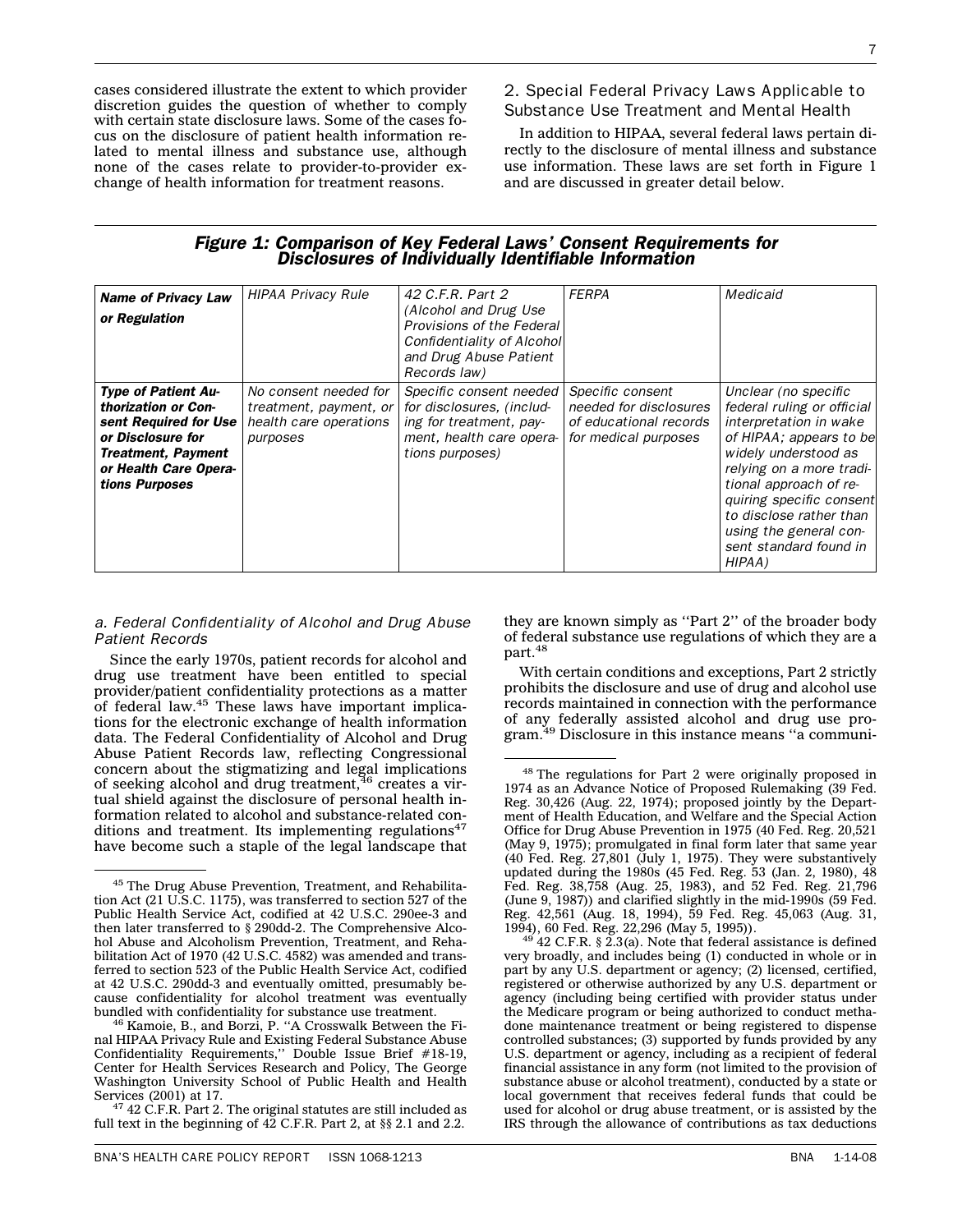cation of patient identifying information, the affirmative verification of another person's communication of patient identifying information, or the communication of any information from the record of a patient who has been identified."<sup>50</sup> Patient-identifying information includes many types of information, such as names, addresses, Social Security numbers, fingerprints, photographs, or ''similar information by which the identity of a patient can be determined with reasonable accuracy and speed either directly or by reference to other pub-<br>licly available information.''<sup>51</sup> Criminal penalties for violations include a fine of not more than \$500 for first offenses and not more than \$5,000 for each subsequent offense.<sup>52</sup>

Part 2 sweeps broadly in defining both patients and programs, as described below. Its provisions are stringent, prohibiting disclosure of any information<sup>53</sup> that could either directly or indirectly identify an individual as an alcohol or substance use patient.<sup>54</sup>

Part 2 applies to programs, which are defined as:

- $\blacksquare$  individuals or entities (other than general medical facilities), or identified units within general medical facilities that *hold themselves out as providing*, and actually *provide* alcohol or drug abuse diagnosis, treatment, or referral for treatment; or
- nedical personnel or other staff in a general medical care facility whose *primary function* is the provision of alcohol or drug abuse diagnosis, treatment, or referral for treatment and who are *identified* as such providers.<sup>55</sup>

Part 2 also uses the term ''patient'' broadly to include ''any individual who has *applied for or been given a diagnosis or treatment* for alcohol or drug abuse *at a federally assisted program* and includes any individual who, after arrest on a criminal charge, is identified as an alcohol or drug abuser in order to determine eligibility to participate in a program.''56

Importantly, all permissible disclosures under Part 2 of drug and alcohol use records maintained in connection with the performance of any federally assisted alcohol and drug use program are limited to ''that information which is necessary to carry out the purpose of the disclosure."<sup>57</sup> While Part 2 prohibits the use of covered information to form the basis of a criminal charge,58 the law does require disclosure in response to

<sup>50</sup> 42 C.F.R. § 2.11.<br><sup>51</sup> Id.<br><sup>52</sup> 42 C.F.R. §§ 2.3 (b)(3), 2.4.<br><sup>53</sup> 42 C.F.R. § 2.12(d).<br><sup>54</sup> See Kamoie and Borzi, supra note 46, at 17. See also 42<br>C.F.R. § 2.11 *et seq.* 

Nearly all disclosures under Part 2 require specific patient consent,<sup>60</sup> and the content and format of consent must meet the federal standards described below. In contrast, the HIPAA Privacy Rule does not require any consent to disclose protected health information for treatment, payment, or health care operations purposes. If a provider elects to obtain such consent, s/he is permitted under HIPAA to use a general consent form. Thus, Part 2's ''specific consent'' format sets a far higher bar than HIPAA with respect to consent requirements.

The required elements of a Part 2 consent form are:

- $\blacksquare$  the specific name or designation of the program or person permitted to make the disclosure;
- the name or title of the individual or the name of the organization to which the disclosure is made;
- $\blacksquare$  the name of the patient;
- sthe purpose of the disclosure;
- $\blacksquare$  how much and what kind of information is to be disclosed;
- $\blacksquare$  the signature of the patient (or if a minor or incompetent or deceased, then the signature of a person authorized to give consent);
- $\blacksquare$  the date the consent is signed;
- s a statement that the consent is subject to revocation at any time except to the extent the discloser has acted in reliance;
- the date, event, or condition upon which the consent will expire, if not revoked before;<sup>61</sup> and
- a statement that the information being disclosed may not be re-disclosed without the individual's consent.<sup>62</sup>

Part 2's restrictions on disclosure of drug and alcohol use records maintained in connection with the performance of any federally assisted alcohol and drug use program allow certain exceptions, the most pertinent of which for our purposes are (1) communications within a program or between a program and an entity having direct administrative control over that program;<sup>63</sup> and

or the granting of tax-exempt status to the program. 42 C.F.R. § 2.12(b). There are special exceptions for information on alcohol and drug use patients maintained in connection with the Department of Veterans Affairs and other limits for informa-<br>tion obtained by the Armed Forces. See 42 C.F.R. § 2.12(c).

<sup>&</sup>lt;sup>55</sup> 42 C.F.R. § 2.11. For clarification, this means that a physician in a hospital emergency room who makes a drug use diagnosis occasionally would not be considered a ''program'' unless substance abuse diagnosis and treatment is his primary function and he is identified specifically as that type of provider.<br>
<sup>56</sup> 42 C.F.R. § 2.11.<br>
<sup>57</sup> 42 C.F.R. § 2.13(a).<br>
<sup>58</sup> *Id.* 

a subpoena issued as part of an ongoing court procedure pursuant to an authorizing court order.<sup>59</sup>

<sup>59</sup> 42 C.F.R. § 2.61. Nonetheless, before a court may issue such an order, it must give notice to the patient and the treatment program, follow fact-finding procedures, and limit the disclosure to necessary information. 42 C.F.R. § 2.64. disclosure to necessary information. 42 C.F.R. § 2.64.<br><sup>60</sup> Part 2 does not distinguish between "consent" and "au-

thorization,'' like HIPAA does. Accordingly, we use the term consent when discussing Part 2 to mirror its regulations. For a complete list of when covered entities can disclose protected health information, with or without authorization, please contact the authors for a chart which summarizes the allowable disclosures in significant detail and explains the purpose of each disclosure, whether or not it is mandatory or permissive, who is the protected party, who makes the disclosure, to whom the disclosure can be made, what types of consent are needed,

and what penalties attach.<br>
<sup>61</sup> 42 C.F.R. § 2.31.<br>
<sup>62</sup> 42 C.F.R. § 2.32.<br>
<sup>63</sup> This means that communications of information between or among personnel having a need for the information in connection with their duties arising out of the provision of diagnosis, treatment, or referral for treatment of alcohol or drug use do not fall under Part 2 if the communications are within a program or between a program and entity that has direct admin-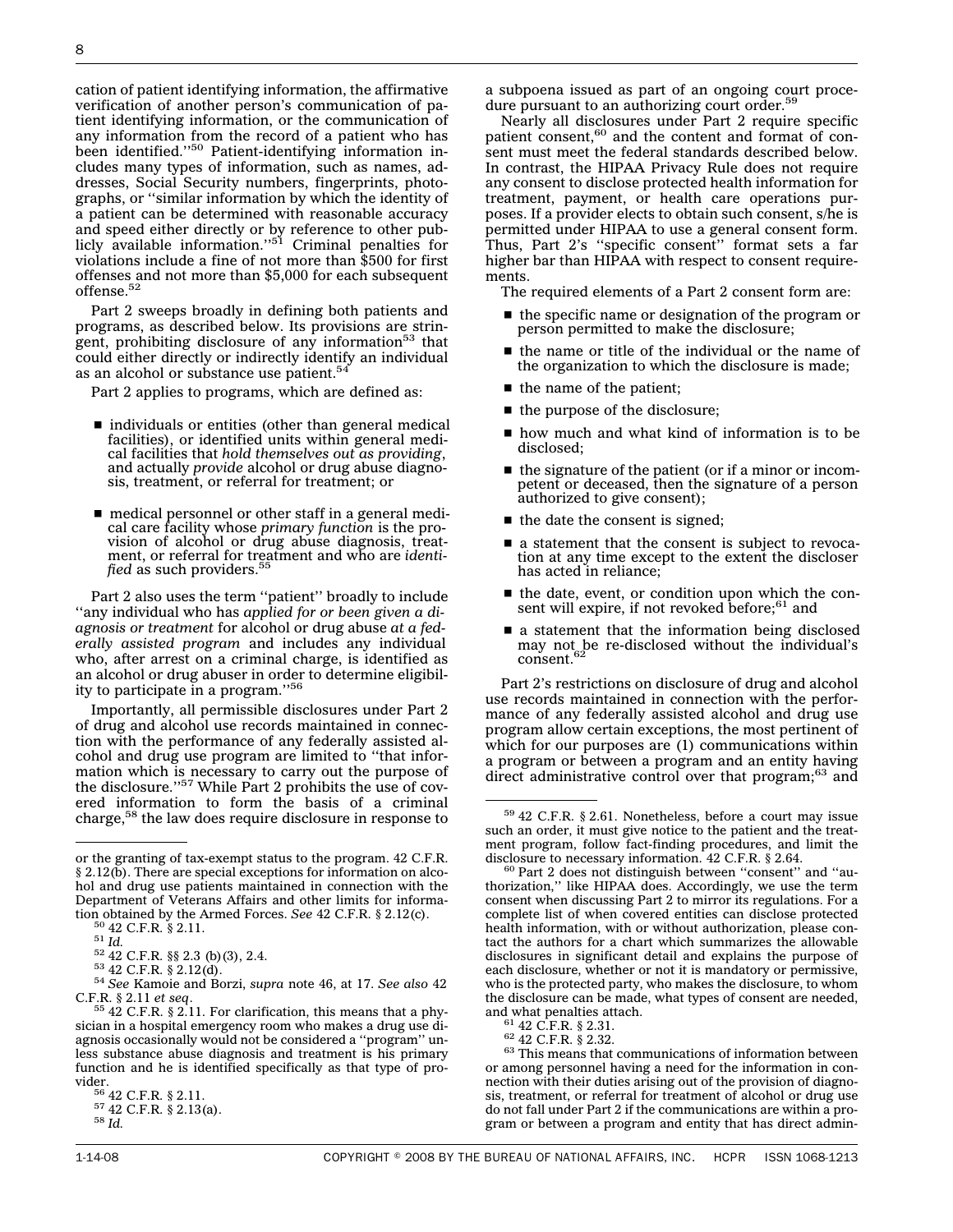BNA'S HEALTH CARE POLICY REPORT ISSN 1068-1213 CHARGE IN A STREAM ASSEMBLY A STREAM A 1-14-08

(2) communications between a program and a qualified service organization ("QSO"). $^{64}$  These exceptions allow programs covered by Part 2 some operational leeway with respect to health information exchange.

QSO arrangements are similar to business associate arrangements under HIPAA, but QSOs that furnish medical care are subject to Part 2 as health care providers. Thus, medical QSOs that are also covered entities under HIPAA are bound both by HIPAA (which contains certain unique safeguards such as granting individuals access to their own health records) and the more specific consent requirements of Part 2.<sup>65</sup>

Part 2 defines certain limited circumstances under which disclosures can be made without patient consent, including medical emergencies, research activities and audit or evaluation activities.<sup>66</sup> Re-disclosures (i.e., secondary disclosures stemming from an initial one) are prohibited unless made back to the program from which the information was obtained.<sup>67</sup>

As with HIPAA, Part 2 sets a federal privacy floor, preempting state laws that are less protective regarding disclosures of drug and alcohol use records, while saving state laws that would be interpreted as being more stringent.<sup>68</sup>

There have been few legal challenges involving the interpretation of Part 2, most likely because its prohibitions are both broad and relatively clear, and because the programs covered by Part 2 (*i.e*., federally assisted substance use and alcohol treatment providers) have a strong tradition of non-disclosure. Part 2 has such traction that even the Joint Commission on Accreditation of Healthcare Organizations and most state licensing agencies have explicit requirements regarding substance use and alcohol treatment record confidentiality and facility compliance with Part 2.<sup>69</sup>

#### *b. The Family Education Rights and Privacy Act of 1974*

Enacted in 1974, the Family Educational Rights and Privacy Act of 1974<sup>70</sup> ("FERPA") protects the privacy of student education records and represents a ''response to what Congress saw as growing evidence of abuse of student records in the United States."<sup>71</sup> FERPA serves two functions: (1) to create a right of access to student records for parents and students; and (2) to protect the privacy of those records by preventing unauthorized access by third parties.<sup>72</sup> FERPA has been substantively amended numerous times and its implementing regulations are comprehensive.<sup>73</sup>

FERPA prohibits the release of education records without parental consent, or, in the case of students age 18 or older or attending college, without the consent of the student.<sup>74</sup> FERPA applies to all public or private educational agencies, at the elementary, secondary, and higher education level that receive federal education funding.<sup>75</sup> The range of information considered protected records under FERPA is broad and can include information related to the treatment of a specific student for substance use or mental health conditions.

Under FERPA, any recorded information maintained by an educational agency or institution or by a party acting for the agency or institution constitutes a "record" under FERPA, with a few exceptions.<sup>76</sup> This means that treatment records can be records protected under FERPA. Under FERPA, student records are records, files, documents, and other materials which contain information directly related to a student and are maintained by an educational agency or institution or by a person acting for such agency or institution.<sup>77</sup> Records of both current and former students are covered.<sup>78</sup> For a record to be protected by FERPA, it must contain ''personally identifiable'' information about a<br>student.<sup>79</sup>

Although FERPA protects health records if maintained by educational agencies, such as those kept by

<sup>72</sup> *Kestenbaum v. Michigan State University,* 294 N.W. 2d 228, 231 (1980); *see also* 120 Cong. Rec. 39,858, 39, 862-39863 (Dec. 13, 1974); 121 Cong. Rec. 7974 (May 13, 1975); *Rios v. Read*, 73 F.R.D. 589, 597 (E.D.N.Y. 1977). It should also be noted that FERPA was enacted as a floor amendment to other educational legislation, without intensive floor debate or other Congressional deliberations on its specific provisions. *See* Daggett, L., ''Bucking Up Buckley I: Making the Federal Stu-

- 
- 

<sup>73</sup> See id.; see also 34 C.F.R. Part 99.<br><sup>74</sup> See 20 U.S.C. § 1232g(d).<br><sup>75</sup> See 34 C.F.R. § 99.1.<br><sup>76</sup> See id. These exceptions include "sole possession" notes, law enforcement notes, or those made by physicians, psychiatrists, psychologists, etc. in an institution of postsecondary education. This is significant for a few reasons. It means that for certain health records, including mental health records albeit only those relating to students over age 18—parents cannot use FERPA to gain access to their children's records. Additionally, this exception to the definition of record also means that such health and mental health treatment records are left to other federal and state laws for protection.<br><sup>77</sup> 20 U.S.C. § 1232g(a)(4)(A).<br><sup>78</sup> *See* 34 C.F.R. § 99.3.<br><sup>79</sup> *See id.* 

istrative control over the program. 42 C.F.R § 2.12(c)(3). In ef-<br>fect, programs can "report up" to entities with direct administrative control (*e.g.*, parts of an integrated system that oversee the alcohol or drug use treatment program).

 $64$  A qualified service organization is defined as a person*i.e*., an individual, partnership, corporation, federal, state or local government agency, or any other legal entity—that ''provides services to a program, such as data processing, bill collecting, dosage preparation, laboratory analyses, or legal, medical, accounting or other professional services, or services to prevent or treat child abuse or neglect, including training on nutrition and child care and individual and group therapy'' and nutrition and child care and individual and group therapy' "has entered into a written agreement with a program." 42 C.F.R. § 2.11. The written agreement must include an acknowledgment that in receiving, storing, processing, or otherwise dealing with any patient records from the programs, the person is fully bound by Part 2 and if necessary will resist in judicial proceedings any efforts to obtain access to patient records

See U.S. Department of Health and Human Services Substance Abuse and Mental Health Services Administration Center for Substance Abuse Treatment, ''*The Confidentiality of Alcohol and Drug Abuse Patient Records Regulation and the HIPAA Privacy Rule: Implications for Alcohol and Substance*

<sup>&</sup>lt;sup>66</sup> See  $\overline{4}2$  C.F.R. Subpart D, "Disclosures without Patient Consent."

<sup>&</sup>lt;sup>67</sup> *See* 42 C.F.R. § 2.52(b); *see also* 42 C.F.R. § 2.53(d).<br><sup>68</sup> 42 C.F.R. § 2.20. <sup>69</sup> Jade, R. ''The Secret Life of 42 CFR Part 2,'' 30-APR

Champion 34 at FN 12 (2006).

<sup>70</sup> 20 U.S.C. § 1232g. <sup>71</sup> *Disability Rights Wis., Inc. v. Wis. Dep't. of Pub. Instruction*, 463 F. 3d 719, 730 (7th Cir. 2006).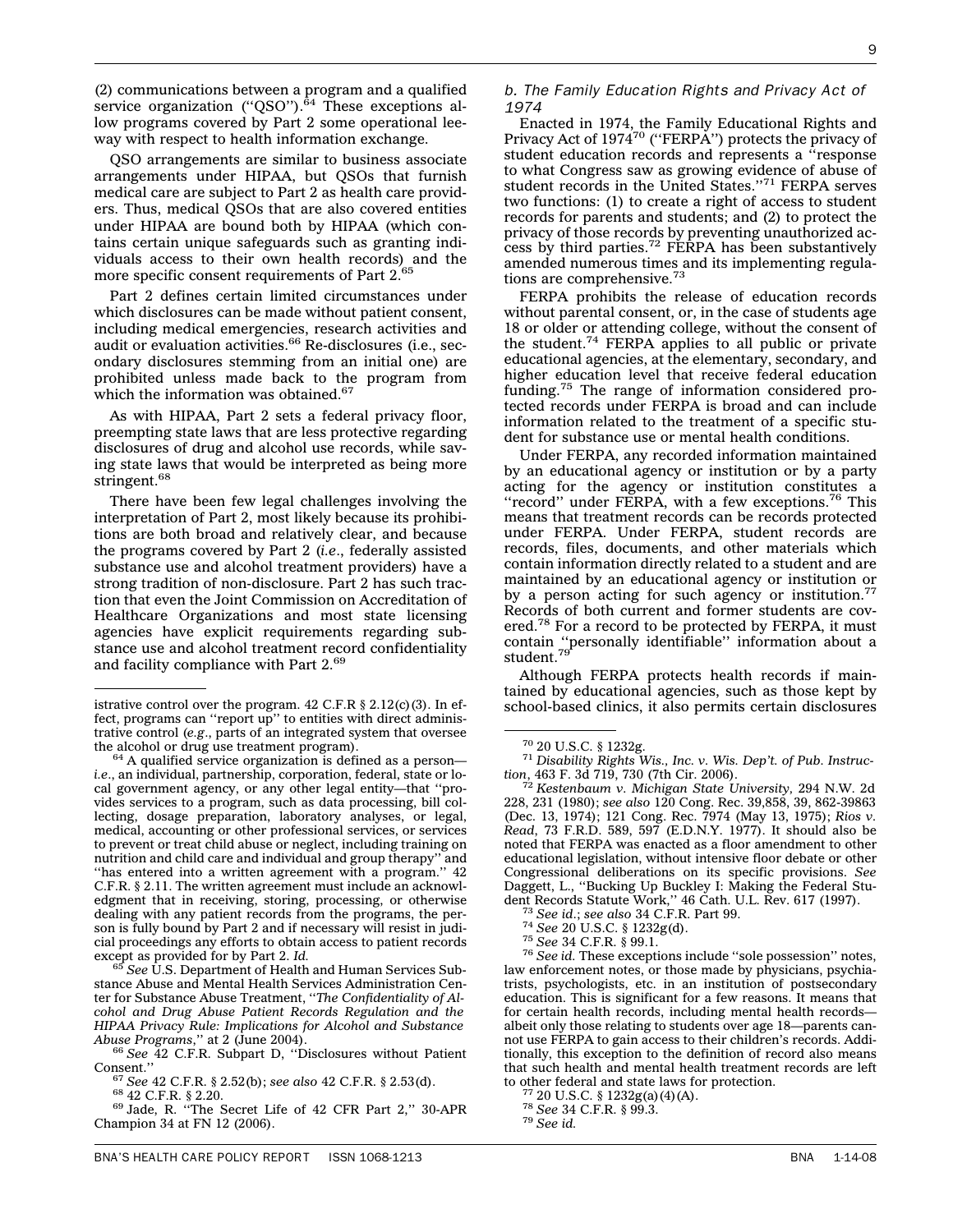regarding substance use and mental health conditions unless prohibited under more stringent and protective state law. FERPA also provides for a set of circumstances in which disclosures without consent are al- $\rm low$ ed. $\rm ^{80}$ 

Accordingly, FERPA is similar in structure to HIPAA, requiring written consent for certain disclosures but allowing certain others to be made without consent. Specifically of interest to this analysis, parental or (where appropriate) student consent is required to release educational records involving medical treatment.

Finally, it should also be noted that records covered by FERPA are not subject to HIPAA because HIPAA's definition of protected health information specifically excludes FERPA records.<sup>81</sup> This means that unlike Part 2, HIPAA and FERPA do not overlap. Thus FERPA adds an extra layer to federal health information law and the policy protections regarding confidentiality of<br>records.<sup>82</sup>

#### *c. Medicaid Privacy Statute*

The Medicaid privacy statute is a precursor to HIPAA—its provisions bear a striking resemblance to the basic HIPAA rule, yet HHS has never issued a formal interpretation that would align Medicaid privacy standards squarely with the HIPAA Privacy Rule. This lack of action by HHS has created a fair amount of confusion.

Federal Medicaid law requires state plans for medical assistance to provide safeguards that restrict use and disclosure of patient information to purposes directly connected with administration of the plan.<sup>83</sup> Implementing regulations<sup>84</sup> further define the purposes directly related to plan administration to include: establishing eligibility, determining the amount of medical assistance, providing services for recipients, and conducting or assisting investigations, prosecutions, or legal proceedings related to the administration of the plan.<sup>85</sup>

In addition, the regulations require agencies to establish criteria for safeguarding specific information about applicants and recipients, including at least names, addresses, medical services provided, social and economic

The regulations also require agencies to have criteria specifying conditions for release and use of information about applicants and recipients.87 Access to information concerning applicants or recipients must be restricted to individuals who are subject to standards of confidentiality that are comparable to those of the agency.88 With certain exceptions, the regulations also require permission from a family or individual, wherever possible, before an agency can respond to an information request from an outside source.<sup>89</sup> Additionally, agencies must have data exchange agreements (similar to HIPAA business associate agreements) in order to exchange data with other agencies.<sup>90</sup>

Thus, as with HIPAA, the Medicaid statute outlines a basic floor of privacy and the use of formal protocols to guide data disclosures. Unlike HIPAA, Medicaid does not appear to address patient consent to disclosure in the context of treatment, payment, and health care operations as a general rule, but instead appears, like FERPA and Part 2, to rely on the more traditional approach of requiring specific patient consent for disclosures of personally identifiable information.

## State Privacy Laws Governing Mental Health and Substance Use

A detailed survey of state privacy laws is beyond the scope of this article. However, as of 2002, fifty (50) states<sup>91</sup>—including the District of Columbia and excluding Arkansas—had specific statutes related to some aspect of mental health privacy in one or more settings. The Institute of Medicine's report, *Improving the Quality of Health Care for Mental and Substance-Use Conditions*, categorizes state laws governing mental health records into four types that govern patient records maintained: (1) in mental hospitals or mental health programs; (2) by mental health practitioners; (3) on behalf of patients who are involuntarily committed to mental institutions; or (4) on behalf of all patients receiving mental health treatment of any kind and in any setting.<sup>92</sup> Additionally, as of 2002, 36 states had specific laws pertaining to information privacy in one or more contexts for information related to substance use. With the exception of West Virginia, all state laws addressed the question of the privileged legal status of provider/ patient communications involving either substance use or mental health information.

Many state laws were enacted prior to HIPAA; as a result, they do not use the same terms and nomencla-

<sup>80</sup> A notable exception is that of emergency situations, if the information is necessary to protect the health or safety of the student or others. *See* 20 U.S.C. §§ 1232g(b)(1)(I). For a complete list of allowable disclosures without consent, *see* 20 U.S.C. § 1232g.<br><sup>81</sup> *See* 65 Fed. Reg. 82,462 at 82,621 (Dec. 28, 2000) for the

HIPAA preamble comments regarding the exclusion of FERPA

 $82$  The most current analysis of FERPA and HIPAA is the study of the Virginia Tech shootings and the care Seung Hui Cho received, the information that was disclosed, the information that was kept confidential, and the decisions made by his university and health care providers throughout his college tenure. *Mass Shootings at Virginia Tech April 16, 2007*, available at [http://www.vtreviewpanel.org/report/index.html,](http://www.vtreviewpanel.org/report/index.html) accessed on 8/31/07. The Virginia Tech Review Panel reported about the reach of HIPAA and FERPA and how perceptions of these privacy laws and fears of noncompliance often cause entities to default to nondisclosure, even when legally they are able to make disclosures. *Id*. at 63. It should be noted that the secrecy shrouding Cho's care neither helped him get proper treatment nor helped integrate him into society.<br><sup>83</sup> 42 U.S.C. § 1396a(a)(7).<br><sup>84</sup> 42 C.F.R. §§ 431.300-431.307.<br><sup>85</sup> 42 C.F.R. § 431.302.

<sup>86</sup> 42 C.F.R. § 431.305. <sup>87</sup> 42 C.F.R.§ 431.306(a). <sup>88</sup> 42 C.F.R. § 431.306(b). <sup>89</sup> 42 C.F.R. § 431.306(d). <sup>90</sup> 42 C.F.R. § 431.306(f). <sup>91</sup> *See* Pritts, Joy, et al., *The State of Health Privacy*, *supra* note 15. <sup>92</sup> *See* Jost, T.S., ''Constraints on Sharing Mental Health

and Substance Use Treatment Information Imposed by Federal and State Medical Record Privacy Laws,'' Appendix B to *Improving the Quality of Health Care for Mental and Substance-Use Conditions, supra* note 18.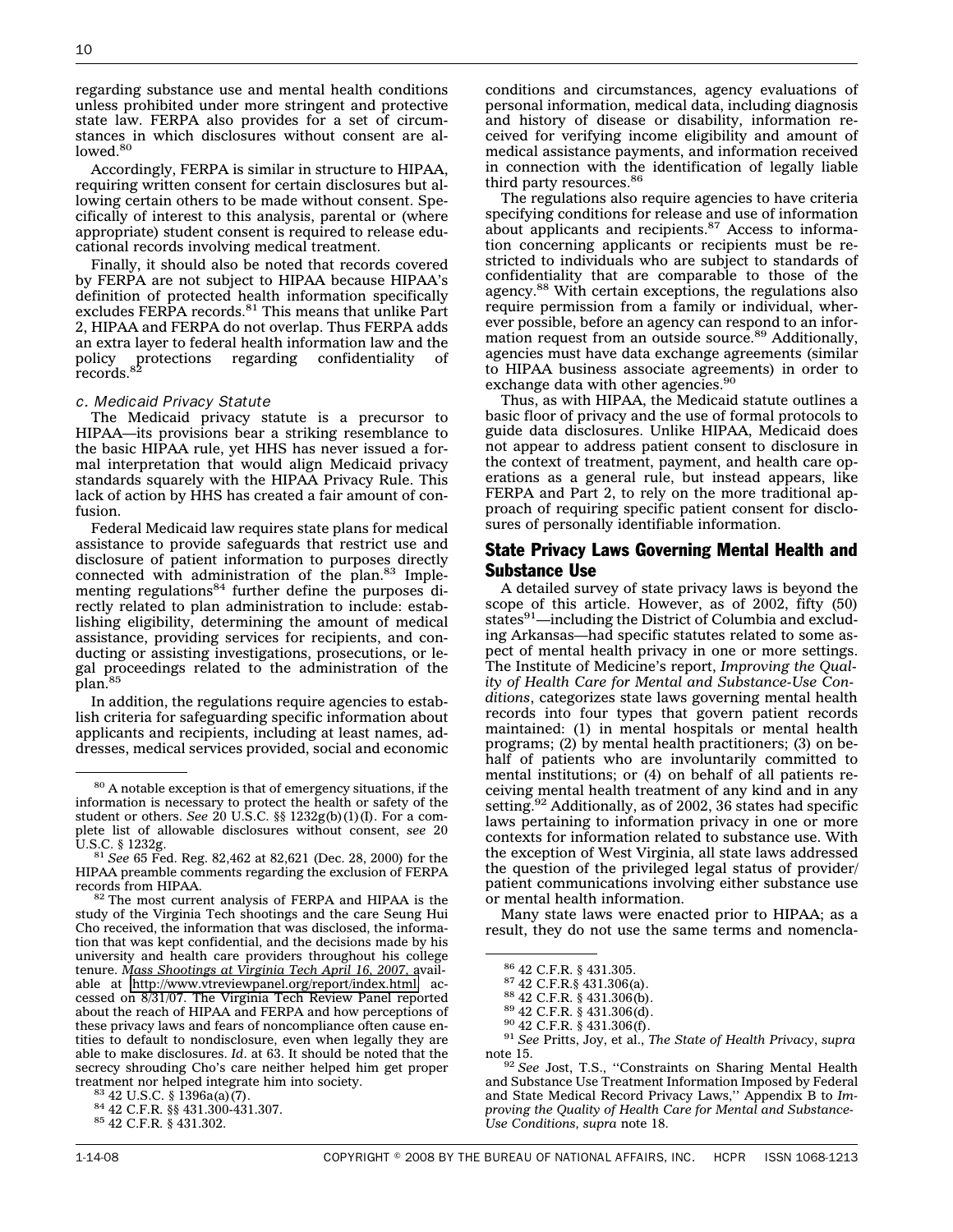ture as the Privacy Rule, which is structured to allow information disclosures for treatment, payment, and health care operations. The fact that state laws frequently use terms that differ fundamentally from HIPAA adds to the complexity of the analysis.

## Applying Federal and State Law to ''Real World'' Scenarios of Treatment for Mental Health Conditions and Substance Use Disorders

The prior discussion underscores an overarching and critical difference between the Privacy Rule and the other federal laws related to mental health and substance use treatment, as well as state privacy laws, namely, the difference in the nature of consent required to authorize disclosure. HIPAA uses a general consent standard covering health information exchanges related to treatment, payment and health care operations. In contrast, Part 2, FERPA and many state laws require specific consent for disclosures of identifiable health information in a treatment context. So how are these differing standards reconciled at the point of delivery of a health care service, given the legal complexity of health information law in the context of mental health and substance use treatment?

To aid in thinking about these issues, we have, in consultation with provider experts in the field, developed several scenarios illustrating how current law applies to the exchange of data regarding alcohol treatment and substance use for treatment, payment, and health care operations. We discuss these in greater detail in a longer version of this article which will be released in 2008.<sup>93</sup> However, this article briefly examines one of those scenarios: what happens when there is a medical emergency.

## Release of records for bona fide medical emergencies

- *A woman who presents unconscious to the emergency room from a car accident with multiple fractures, including a pelvic fracture, and requires surgery. Her daughter, who is accompanying her, explains to the emergency room physician that she believes that her mother has been prescribed a long-acting opiate antagonist to treat her alcohol dependence. If this is indeed the case, her mother may not respond to the normal course of analgesics and could be under-treated in the emergency room for pain stemming from the fractures. She would need to be given an alternate analgesic that would work, despite the opiate antagonist. Therefore, the emergency room doctor needs to know exactly what medication she has been taking, and how recently the medication to treat her alcohol dependence was administered. The physician calls the substance use treatment program (which is not a part of the health system that houses the emergency room) to determine the dosage prescribed and other information regarding prescribed timing of her medication, as*

*well as her history of compliance with taking medications.*

In this scenario the patient is unconscious and in an emergency situation. The stakes are therefore fairly high and time is of the essence.

Under HIPAA, consent is not necessary for one physician to disclose protected health information to another in emergencies or for that matter, in the normal course of treatment.<sup>94</sup> Therefore, HIPAA would not bar disclosure in this instance.

As for Part 2, the first question would be whether the regulations even apply. If we assume the substance use treatment program receives some form of federal funding, which is likely, Part 2 would apply. In medical emergencies, Part 2 allows for the disclosure of patient identifying information without patient consent under certain conditions. 42 C.F.R. § 2.51(a) allows disclosures to be made to *medical personnel* who have a *need* for information about a patient, for the purpose of *treating* a condition which poses an *immediate threat* to the health of any individual, and which requires *immediate medical intervention*.

In this scenario, the substance use treatment program would be permitted to disclose patient identifying information to medical personnel (*i.e.,* the doctor in the emergency room) who need to know certain information about the patient. The information would be disclosed to treat a condition that poses an immediate threat to the patient—the pain from the multiple fractures—which requires immediate medical intervention. Of course, the disclosure would be limited, as all under Part 2 are, to information which is necessary to carry out the purpose of the disclosure and nothing more.

Part 2 imposes an additional requirement on disclosures made under these circumstances. In the emergency situation described above, receiving patient consent prior to making the disclosure to the medical staff is not necessary, reflecting the foresight the Part 2 drafters had in recognizing that requiring consent in bona fide medical emergencies could result in difficulty or poorer outcomes. In the case of an unconscious patient or in an instance in which time is of the essence, requiring consent would be either impossible or could take valuable minutes away from emergency treatment. However, Part 2 does require written documentation in the patient record immediately following the disclosure. This requirement ensures that there is a written record of every emergency-related disclosure made without the patient's written consent. Under Part 2, written documentation in the patient record must consist of:

- $\blacksquare$  the name of the medical personnel to whom disclosure was made and his/her affiliation with any health care facility;
- $\blacksquare$  the name of the individual making the disclosure;
- the date and time of the disclosure; and

 $93$  The longer version of this article can be found at [http://](http://www.gwumc.edu/sphhs/healthpolicy/chsrp/publications.cfm) [www.gwumc.edu/sphhs/healthpolicy/chsrp/publications.cfm.](http://www.gwumc.edu/sphhs/healthpolicy/chsrp/publications.cfm)

<sup>94</sup> *See* 45 C.F.R. § 164.506(b), in which consent ''may'' be obtained and § 164.506(c), in which a covered entity may use or disclose protected health information for treatment (without consent).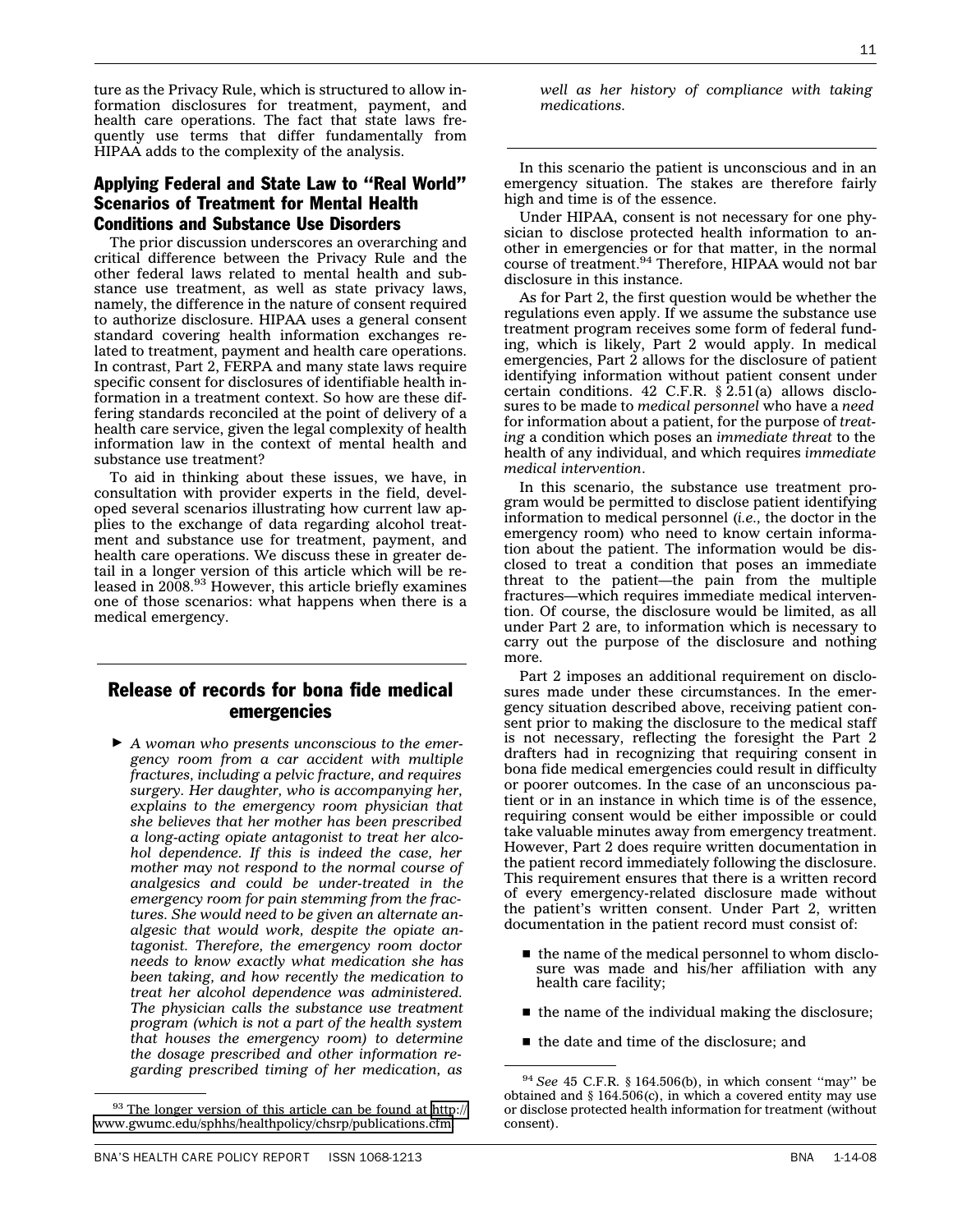$\blacksquare$  the nature of the emergency (or error if the report was to the FDA).<sup>95</sup>

Because of the emergency nature of this scenario, many state laws will likely allow such disclosures without consent as well, but that will depend on the specifics of the state law. For example, California law permits disclosure of information related to alcohol and substance use treatment without the patient's written consent to medical persons to ''meet a bona fide emergency.''96 Health systems would need to engage in a preemption analysis to determine whether state laws are stricter than HIPAA and Part 2, and if so, would need to follow the course of action most protective of the patient's information. Determining when a situation presents a legitimate emergency that warrants disclosure may be difficult. However, requests for information from emergency rooms would most likely qualify, permitting disclosure to occur.

In many respects, the scenario described above involving emergency treatment may be an easier one to understand and reconcile the various legal standards than others, because at every step of the process when a life is in the balance, overall policy typically favors disclosure to avert adverse health consequences.

However, reconciling competing legal standards and approaches when disclosure relating to mental health services and substance use treatment information is for the purpose of health care quality assessment and utilization management may raise more complex issues. For example, if the medical director of a Medicaid managed care organization (MCO) furnishing both physical and behavioral health care wanted to compare the quality of substance abuse treatment services furnished by network providers or evaluate use patterns for purposes of utilization management, HIPAA would allow the MCO to obtain all records as a health care operation matter, subject to the ''minimum necessary'' standard. But as an entity subject to Part 2, the MCO would also be bound by Part 2 and by any applicable state laws.

Arguably in this instance, the MCO would maintain direct control of its network pursuant to its contractual obligations to the plan. Accordingly, the Part 2 operational exception would apply,  $97$  as well as the Part 2 audit and evaluation exception. Under this exception, identifiable information regarding substance use treatment or mental health services can be disclosed to persons performing the audit or evaluation on behalf of:

- government agencies that provide financial assistance to or regulate a program;
- s private entities that provide financial assistance or third party premium payments to a program;
- quality improvement or peer review organizations performing a utilization or quality control review; or
- someone who is determined by the program director to be qualified to conduct the audit or evalua-<br>tion.<sup>98</sup>

But if the physical health and behavioral health care were furnished through separate corporate structures (*e.g.,* an MCO and a managed behavioral health organi-

zation (''MBHO'')), the MBHO could not disclose data to the MCO without the specific consent of the patients under its care. In this situation, the overall management of co-occurring conditions might be significantly impaired, as would overall utilization review and quality assurance activities. The need for specific consent covering health information held by a Part 2 provider would also prevent a primary care provider from obtaining information about a patient's mental illness or addiction treatment, unless the treatment were received from the same health care entity furnishing the primary care (*i.e*., a community health center with an addiction treatment program).

#### Recommendations

This article discusses how key differences in health information privacy standards can affect the sharing of information (whether manually or electronically) related to mental illness and addiction treatment. What is generally disclosable for treatment-related purposes under the HIPAA Privacy Rule is subject to a far stricter specific consent standard under Part 2 and other federal and state laws. The justification for this higher standard—avoidance of stigma, potential employment discrimination and prosecutorial exposure that come with the revelation of such highly sensitive information—remains as strong today as it did when heightened privacy protections were first adopted. On the other hand, much more is known about the importance of having access to complete and accurate information about any existing conditions, prior treatment, medications and medical history of the patient to assure safe, high quality and effective patient treatment.

To that end, three recommendations are worthy of consideration to assist in reconciling the tension between full disclosure and patient privacy. These steps will help to advance the dialogue and ensure that the benefits of technology-enabled information directly relevant to the quality and safety of patient care do not elude persons with mental illness or substance use conditions.

#### *Recommendation 1: Use Technology's Capabilities to Standardize and Operationalize a Specific Consent System*

With the advent of electronic data systems, arguably the potential for violations of the right to privacy is greater now than ever before because individually identifiable data moves more easily electronically. At the same time, however, technology-enabled information can improve the likelihood of higher quality and safer care, particularly for patients with complex medical needs, because of the existence of more complete information about a patient's condition and course of treatment.

Thus to ensure the benefits of technology reach individuals with mental health and substance use conditions while ensuring privacy of sensitive medical information, greater emphasis should be placed on technology designs that enable specific, secure consent to the disclosure of personal information for treatment and quality assurance purposes. In other words, the emphasis has to decisively shift away from a relaxation or "harmonization" of standards and toward systems that can operate on a specific consent standard.

Current and developing technology should be capable of supporting such a system. For example, fire-

<sup>95</sup> 42 C.F.R. § 2.51(b). <sup>96</sup> Cal. Health & Safety Code § 11845.5. <sup>97</sup> *See* 42 C.F.R. § 2.12(c)(3). <sup>98</sup> *See* 42 C F. R. § 2.53.